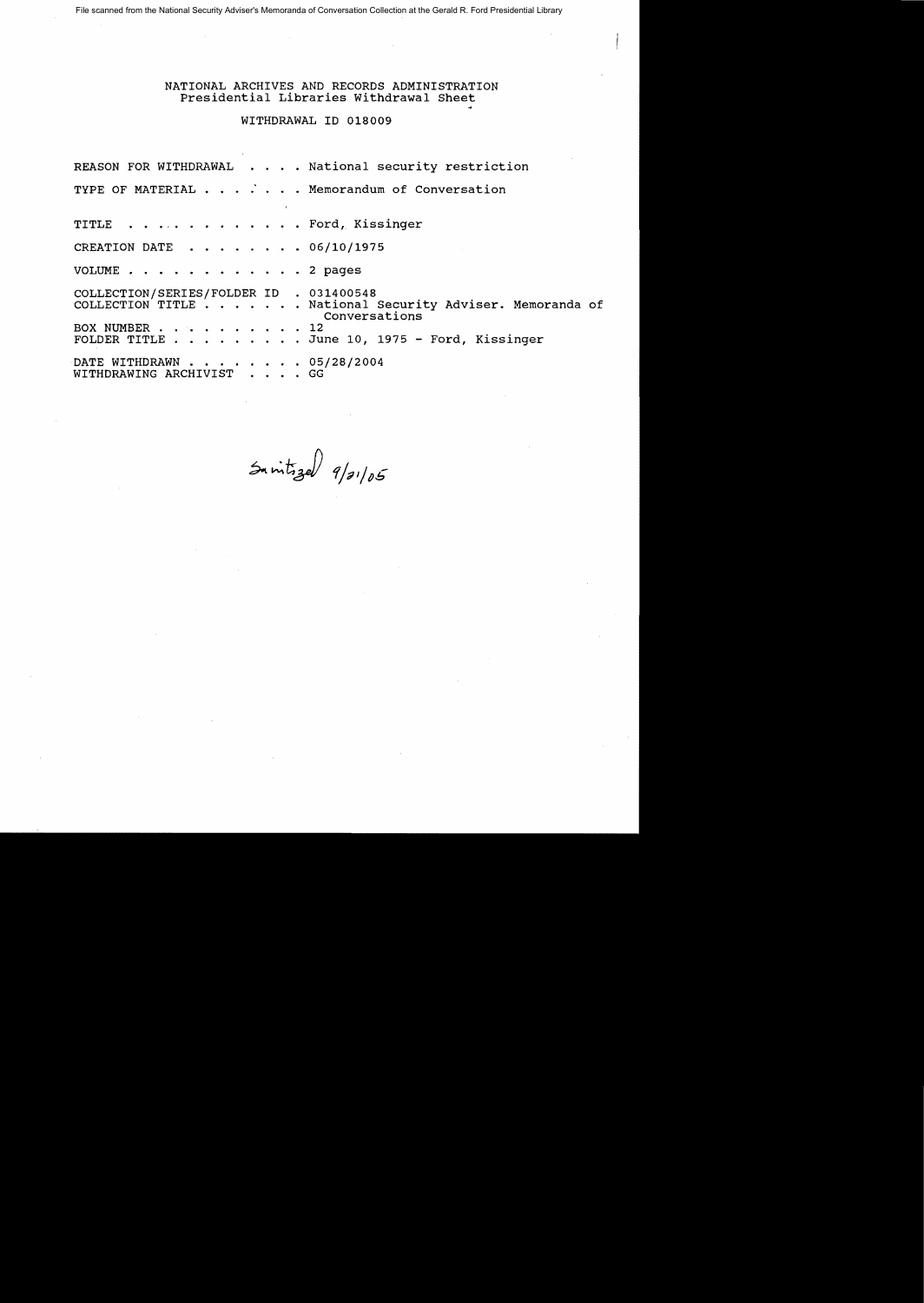MEMORANDUM

出 いぶせ

DECLASSIFIED, with for the we exempt

**TYQ** 

NLF,

**HORITY** 

THE WHITE HOUSE

WASHINGTON

# <del>SECRET/NO</del>DIS/XGDS

# MEMORANDUM OF CONVERSATION

| PARTICIPANTS:  | President Ford<br>Dr. Henry A. Kissinger, Secretary of State and<br>Assistant to the President for National Security<br>Affairs<br>Lt. General Brent Scowcroft, Deputy Assistant<br>to the President for National Security Affairs |
|----------------|------------------------------------------------------------------------------------------------------------------------------------------------------------------------------------------------------------------------------------|
| DATE AND TIME: | Tuesday, June 10, 1975<br>$9:37 - 10:20$ a, m.                                                                                                                                                                                     |
| PLACE:         | The Oval Office                                                                                                                                                                                                                    |

President: I got that memo on Drezhnev's health. It is disturbing. Do we know about his possible replacements?

Kissinger: The paper mentioned Shelepin and Andropov. Shelepin is gone and it would be a first if Andropov, head of the KGB, were to make it.

[There was some discussion of the Malenkov-Beria days. ]

They obviously count on having a CSCE summit in July. Dobrynin says that Brezhnev wants to meet with you there. That would be a good time to make progress on SALT. I can do a little beforehand, but not much. **The contract of the contract of the contract of the contract of the contract of the contract of the contract of the contract of the contract of the contract of the contract of the contract of the contract of the con** 

We got a letter from Demirel. [He reads it.] Once they have said this, they are not bluffing.

President: We ought to talk to the House leadership the last of this week, or early next. Get some language, and something on refugees.

٠à,

**EEGRET /NODIS / XGDS** 

HENRY A. KISSINGEL CLASSIFIED BY

EXEMPT FROM GENERAL DECLASSIFICATION OF EXECUTIVE ORDER 11652

Presidential Library Review of NSC/State Equities is Regulted 5 (b)  $(1, 3)$ 

ON Imp. to det. Approved For Release 2005/09/21 : NLF-MOC-12-6-1-7 5D.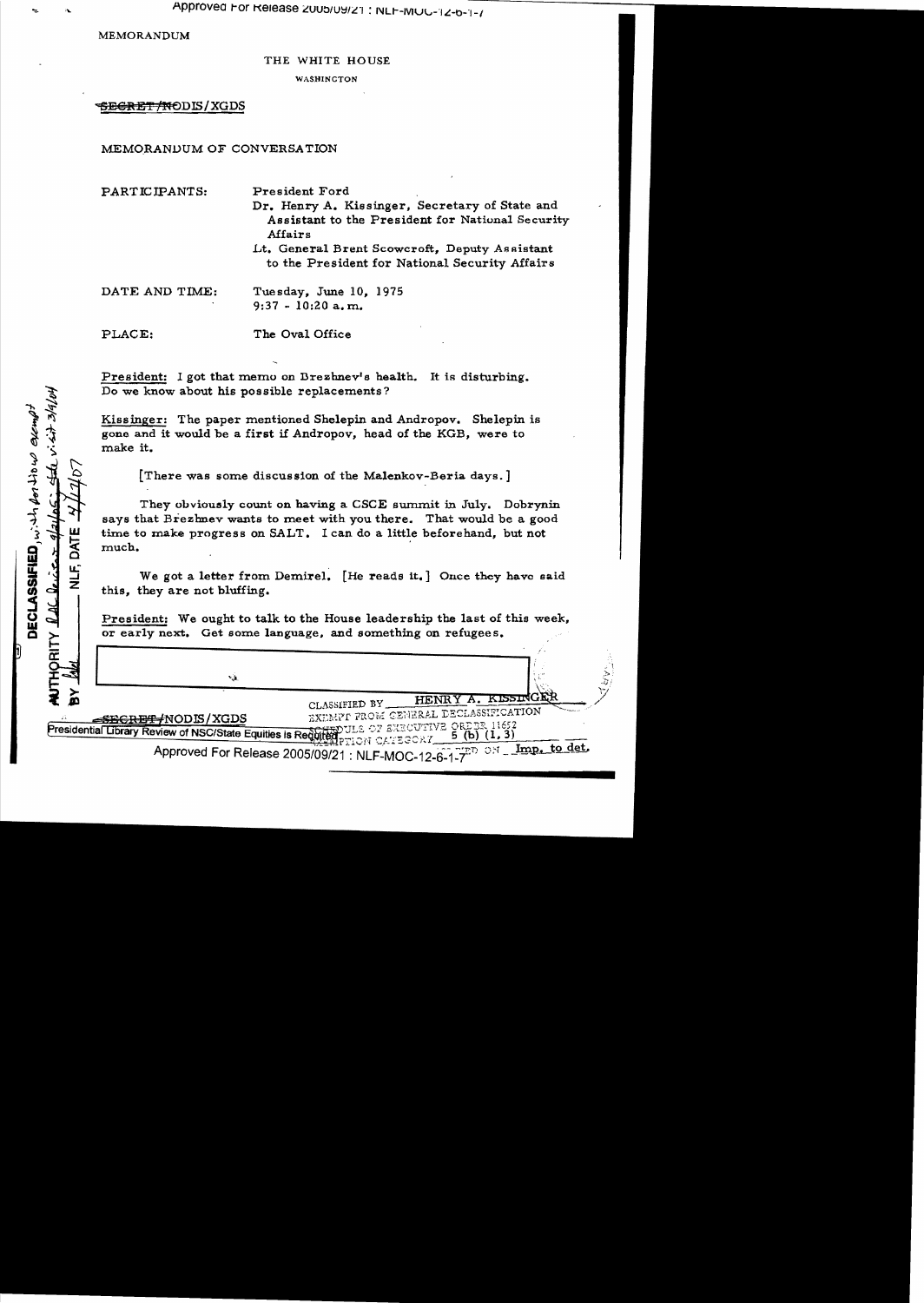### 5<del>BCRET/</del>NODIS/XGDS 2.

25X1

President: How do you assess the Marcos visit there?

Kissinger: He feels he can no longer appear as an American stooge. He seriously doubts our ability to stay the course and has decided China is the wave of the future. China won't hurt us over the near term. They won't push us from Thailand or the Philippines. After 3-5 years, there may be hell to pay. In ten years if the President and Secretary of State have sense, we will probably be lining up with the Soviet Union against the Chinese.

Schlesinger is releasing the pictures of Berbera today. It is a mug's game to score these little victories against the Soviets.

President: What is the reason?

Kissinger: Diego Garcia. But we have to start talking with one issue. We are going to humiliate the Soviet Union enough in the Middle East that we just shouldn't overload the circuit.

President: Do you want a directive?

Kissinger: Let me think about it. I tried to make peace with him but I fear he took it as a sign of weakness.

President: Why does Sadat say "after our victory in the October war?"

Kissinger: He is an Arab. And at the end of the first week, without our intervention, the Israelis would have run out of ammunition.

President: Can we do something for John Lodge -- some commission or something?

#### <del>6ECRET</del>/NODIS/XGDS

Approved For Release 2005/09/21 : NLF-MOC-12-6-1-7